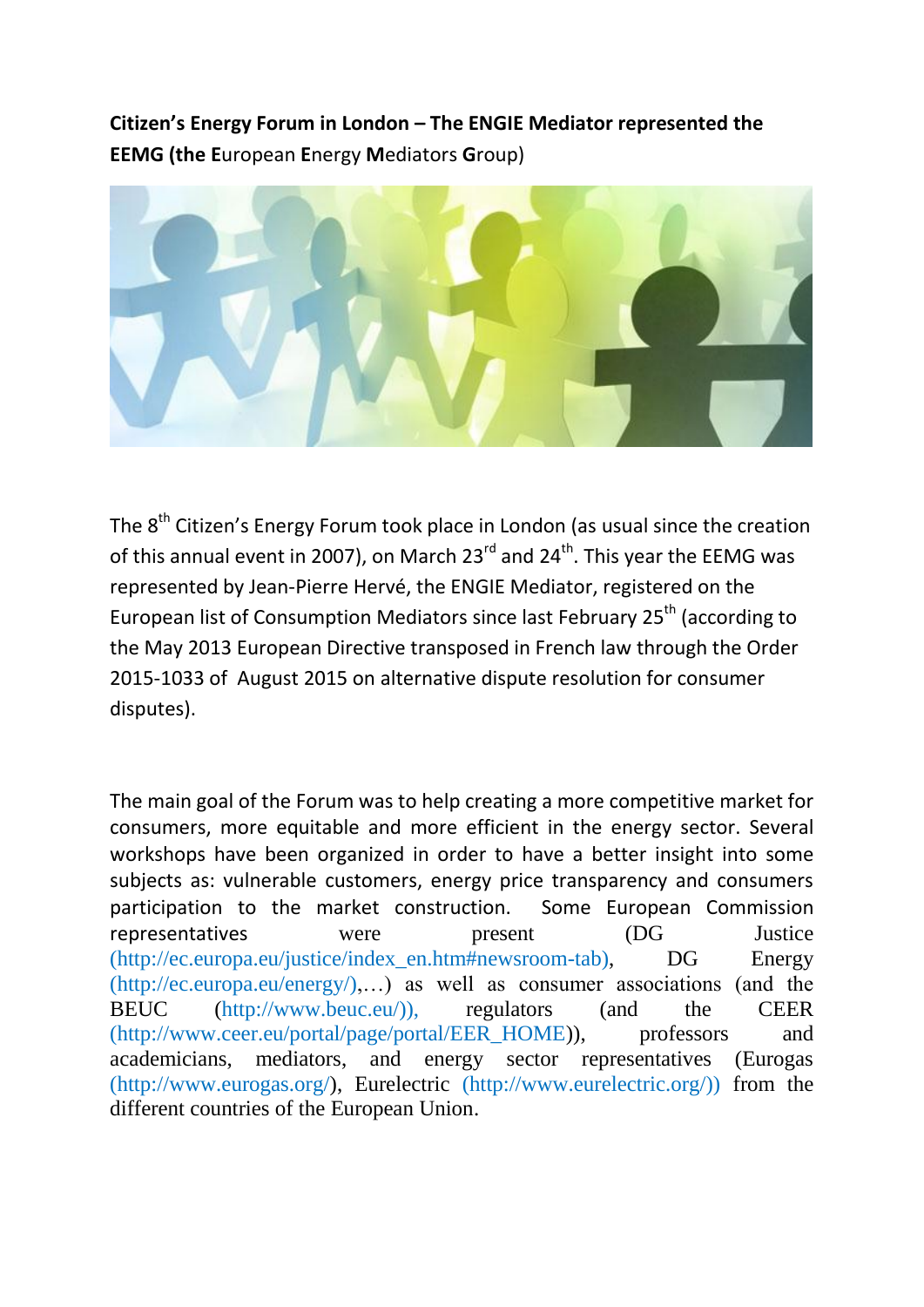Indeed, the evolution and the development of the energy market in Europe accelerate (new offers, smart meters,…). In such context, consumers information and involvement are an important issue to guarantee the proper functioning of these markets.

The European Commission proposes to implement a new pact for energy, designing a new framework for consumers to evolve in. How? By developing their autonomy, by helping them to be more responsible, by easing their participation and implication for the proper functioning of these markets.

That will be possible only if the situation of vulnerable consumers is also enhanced, whether it is about fuel poverty in a context of energy bill increase, or about people experiencing a decrease of their revenues. These objectives are not new, but according to the Commission, efforts should be strengthened in order to improve results for consumers.

If we analyze more precisely the previous points, 3 pillars have been mentioned to help through this evolution:

- Helping customers to be more responsible and behave adequately;
- Making projects such as "smart homes" and "smart grids" a reality;
- Paying a careful attention to data management and protection.

According to the Commission, energy consumers are facing different issues, whether lack of information about energy cost and consumption, or increase of grid and taxes expenses in the bills, or lack of competition and thus a lack of choice for customers, and finally a lack of possibilities and incentives to help energy auto generation.

Concerning vulnerable consumers treatment, some issues are to be considered. First, information collect about precariousness is necessary to understand and resolve this problem. Then, pragmatic approaches have to be implemented in order to prove with tangible elements the effectiveness of vulnerable consumers protection policies. Finally, solutions more efficient and more concrete will have to be developed in order to tackle vulnerability. Indeed, 52% of people answering a poll across Europe state they have never compared energy contracts, 11% claim they have difficulties understanding electricity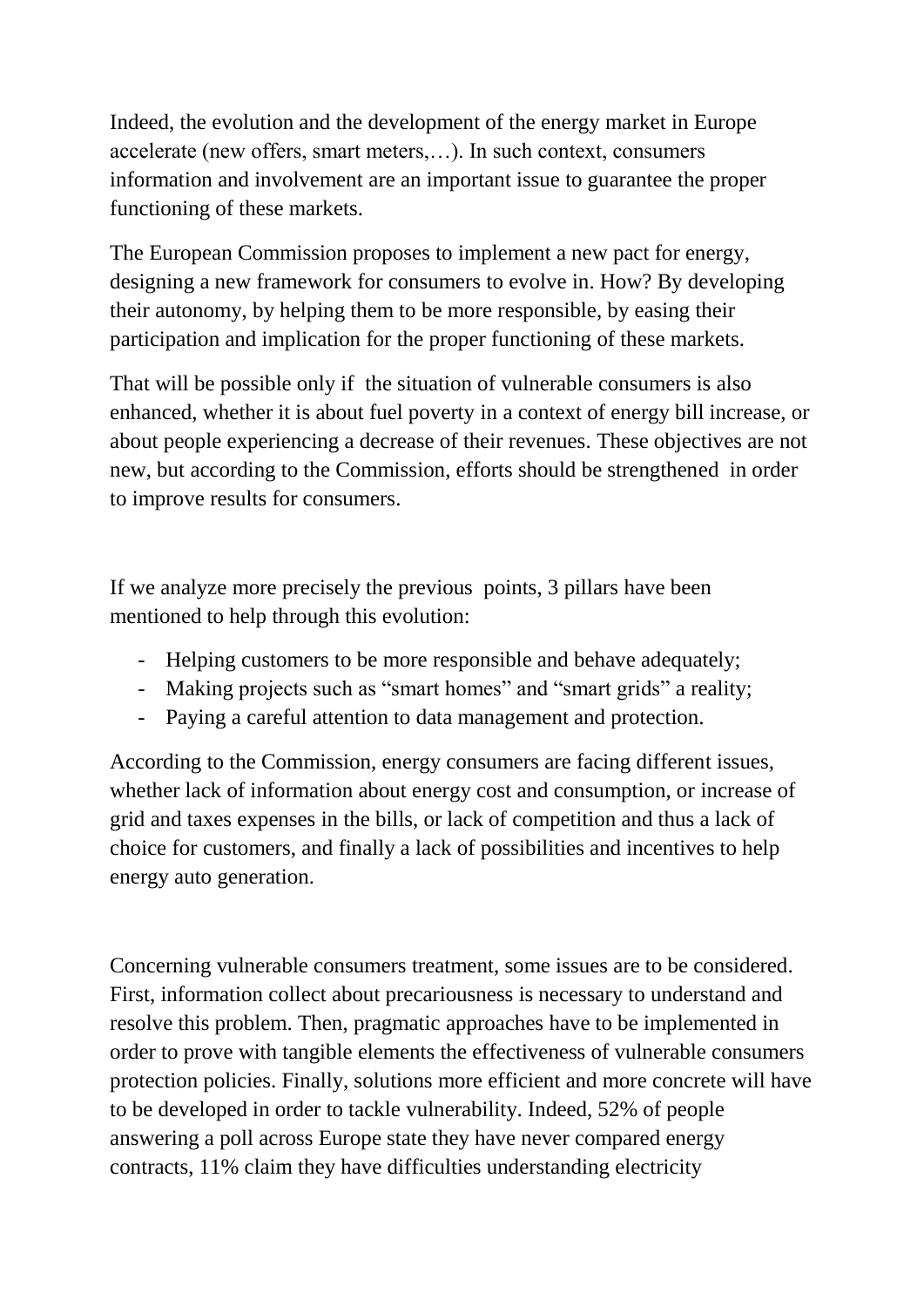consumption estimations, and 20% of State members still use protection measures against power cut as the only form of a policy in favor of vulnerable consumers.

In order to establish a "New Market Design", it was proposed to simplify, clarify and consolidate texts concerning energy customer rights, increase competition on the markets, improve consumer understanding on their consumption levels and ease comparison between suppliers and their offers, as well as to inform about the possibility to change supplier and to make this procedure the easiest possible.

According to the European Commission, even though bills remain the main information source for consumers, it should be simplified and similar to be comparable . Thus, a total harmonization for bills might be considered.

Data management topic has been mentioned. The issues related to a reinforced protection regarding this matter have been underlined, especially in a context of smart and digital solutions development.

Finally, to tackle the issue of "prosumers" (people being consumers and producers in the mean time) and energy auto generation, it has been proposed to create strong rules in a "win-win" contract spirit, as well as to incent consumers to reduce their energy bill and lower their gas emission in the scope of their social responsibility.

The conclusions of these workshops are available on the European Commission website (https://ec.europa.eu/energy/sites/ener/files/Conclusions.pdf); they participate to precise the major points of future actions and to define this "New deal for energy consumers".

They also assert the interest of mediation in this project. Indeed, energy suppliers are incentivized to promote and use alternative dispute settlement procedures, such as mediation, to avoid court procedures. This kind of resolution helps to resolve disputes between consumers and suppliers , to reduce judicial procedures costs, as well as processing time, and finally to reach a "win-win" solution. Mediators contribute then to improve, and even restore consumers' trust in the energy market. The EEMG (European Energy Mediators Group)(